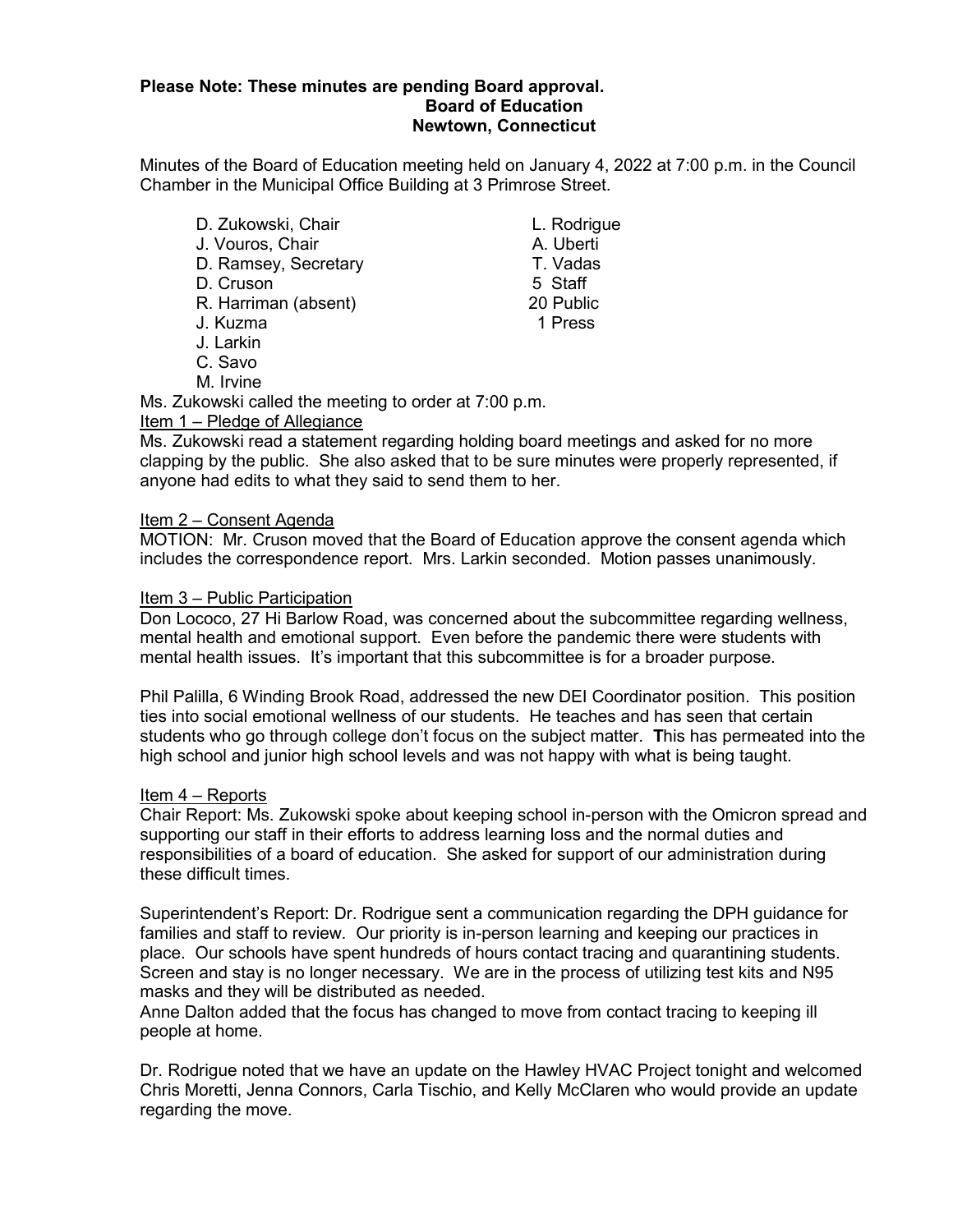### Board of Education **-2-** All the second of Education of Education and the second of Education of the second of  $\overline{a}$

### Committee Reports:

Mr. Vouros reported on the Para Climate and Culture Committee. There are representatives from each building, the union president, he as a Board member, the superintendent, and principal, Dr. Gombos. This committee maintains an open dialogue between the para group and district leadership. The dialog is extremely positive and feedback is rewarding.

### Student Reports:

Ms. Savo updated activities at the high school including Capstone notifications. Mr. Irvine reported that student art was being shown at the Municipal Center and mid-terms would begin in two weeks. Congratulations to those who qualified for State competitions.

Mr. Cruson noted that the CABE Legislative Breakfast would be held Tuesday, January 11 at Sandy Hook school at 7:30 a.m. Area 5 legislators, Board members and Superintendents were invited.

### Item 5 – Old Business

MOTION: Mr. Cruson moved that the Board of Education approve the new Social Emotional Health and Wellness standing committee to be added to the list. Mrs. Larkin seconded. Ms. Zukowski supports this committee with Mrs. Kuzma as chair and Mrs. Larkin as a member. She added herself as third member.

Motion passes unanimously.

### Coordinator of Health and Wellness:

Dr. Rodrigue sent the Board information on this essential role which is needed again. It was a position years ago and parceled out to other people. This person would develop programs for all students, working with the Board of Education on the Health and Wellness committee, provide a partnership with the Director of Health, and maintain a high level of communication with families and staff. Anne Dalton does much of this now, along with our grant writer. Dr. Rodrigue would post it internally and propose to hire by March1 of this year. We have some funds available to cover it this year.

Mr. Cruson noted the job description included a lot of what Mrs. Dalton is doing now. By adding this position it would allow her to get back to supervising the nurses. Dr. Rodrigue said it would as she has been pulled away from her role. Mrs. Dalton and many

nurses were paid overtime for work that extended beyond the school day.

Mr. Vouros, Mr. Ramsey and Mrs. Kuzma support this full time position. Mrs. Larkin was also in support and asked how we would measure the effectiveness for this position over time.

Dr. Rodrigue stated that this position reports to the Superintendent and is also policy-related and curriculum-related. You truly measure the need for the position if students are being successful and families feel there is a level of support for them. You look at all that stems from the position to measure its effectiveness. There are a variety of ways to measure the work of this position.

MOTION: Mr. Cruson moved that the Board of Education approve the Coordinator of Health and Wellness position to being March 1, 2022. Mrs. Kuzma seconded. Motion passes unanimously.

### Item 6 – New Business

Update on Facilities Planning for the Hawley HVAC Project: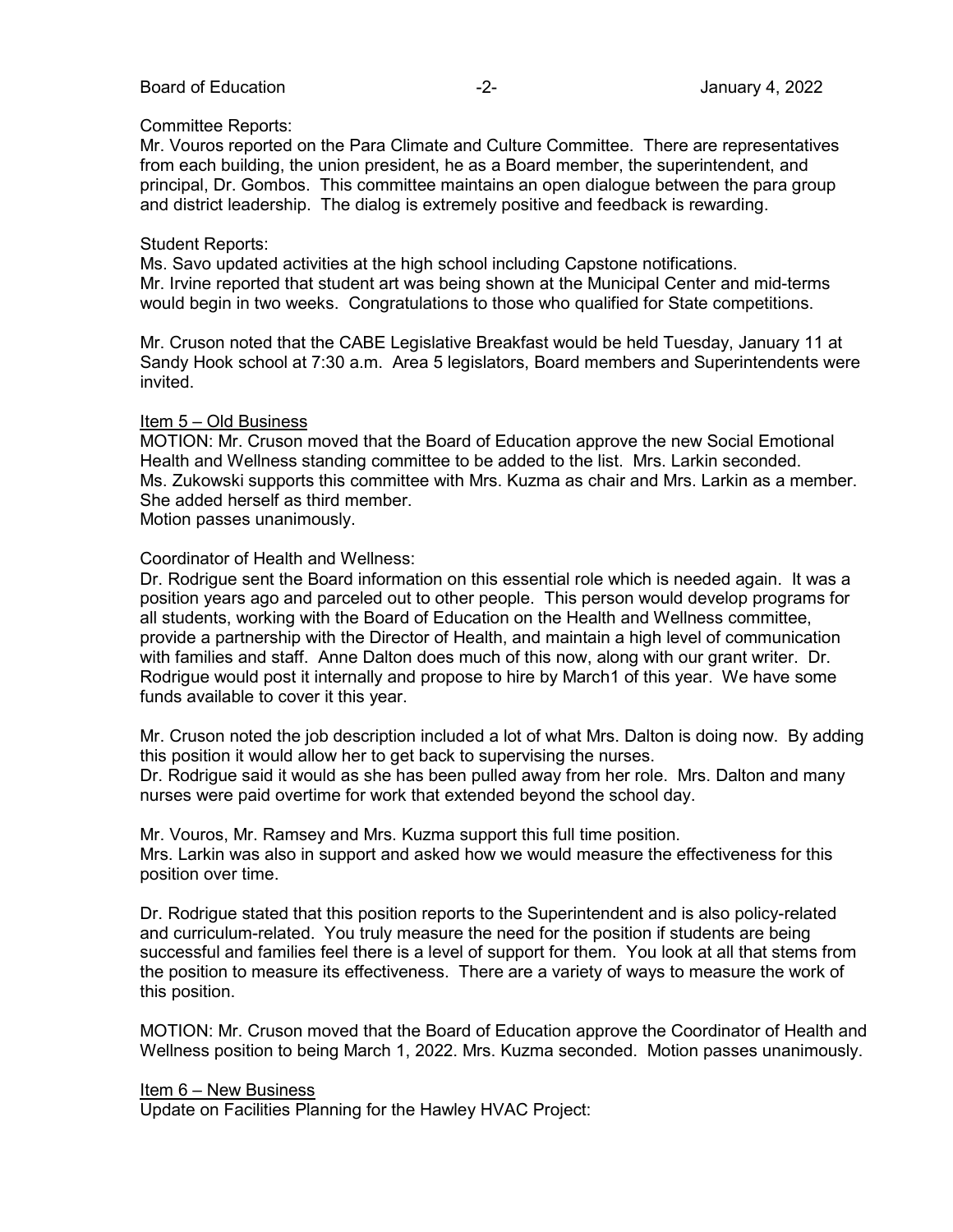Board of Education  $-3$ -  $-3$ -  $-3$ - January 4, 2022

Chris Moretti spoke about the Hawley project and relocation. Also on the committee is Carla Tischio, Lead Teacher at Hawley School, Kelly Maclaren, Lead Teacher at Sandy Hook School, and Jenna Connors, Assistant Principal at Reed. We began with the projected enrollment for Hawley and look at each school. Kindergarten and  $1<sup>st</sup>$  grade with eight sections and 132 students would be housed at Sandy Hook School. Grades 2, 3 and 4 with 9 to 10 sections and 182 students will be housed at the Reed School. We looked at all potential areas and considered everything with a preliminary list. We wanted to make sure we could fit comfortably and be accepted and welcomed.

Mrs. Tischio, Mrs. Maclaren and Ms. Connors outlined their work.

Bob Gerbert noted that the project is out for bid at this time and there was a walk-through last week. Bids due January 13. The goal is to have the final bid number for the Board of Selectman and start the project.

Mr. Vouros said the team involved in the transition planning is more than phenomenal and he was very excited for the children to go to these schools. We also have to look at the traffic flow for these schools.

Mr. Moretti said we have transportation on our list to consider busing and traffic and will work with Dr. Rodrigue, All-Star, and Mr. Gerbert, Dr. Gombos, and Mr. Correia.

Dr. Rodrigue has met with All-Star and will work on this once we get the accurate enrollment. We would also work with Newtown Police regarding traffic.

Mrs. Kuzma asked how in-school and PTA events would be handled.

Mr. Moretti stated we have a list of items to address like PTA, communications, and school culture to be considered. He would like to anticipate some events. At Reed it might be a bit harder. He would like to keep our identity and have individualized school events. It is important to have cross school events and possible field trips.

Mr. Gerbert mentioned we have tremendous support from the Town, Dan Rosenthal, and Public Building and Site Commission members.

### Superintendent Search:

MOTION: Mr. Cruson moved that the Board of Education establish a Personnel Search Committee for the purpose of recommending to the Board one or more candidates for the position of Superintendent of Schools, and move further, that the Personnel Search Committee be comprised of the following individuals in their capacity as members of the Board: Rebekah Harriman, Jenn Larkin, Janet Kuzma, Donald Ramsey, John Vouros, Deb Zukowski and Dan Cruson. Mr. Vouros seconded.

Ms. Zukowski said the first step is to create an Ad Hoc Superintendent Search Committee. The second step is for the committee to select a third party search consultant. The third step is for the committee to work with the consultant to prepare a job description. The leadership then works with the directors of Human Resources and Business and Finance to prepare a request for proposals. The committee reviews the submissions and selects the candidates to interview. She recommended that Mr. Cruson be assigned as Chair of the Search Committee because he is a team player and has experience with a superintendent search.

Mr. Ramsey wanted to appoint Janet Kuzma as co-leader with Mr. Cruson. Mrs. Larkin seconded. Mr. Ramsey wanted a fresh perspective with a new Board member and reduce the burden on one person.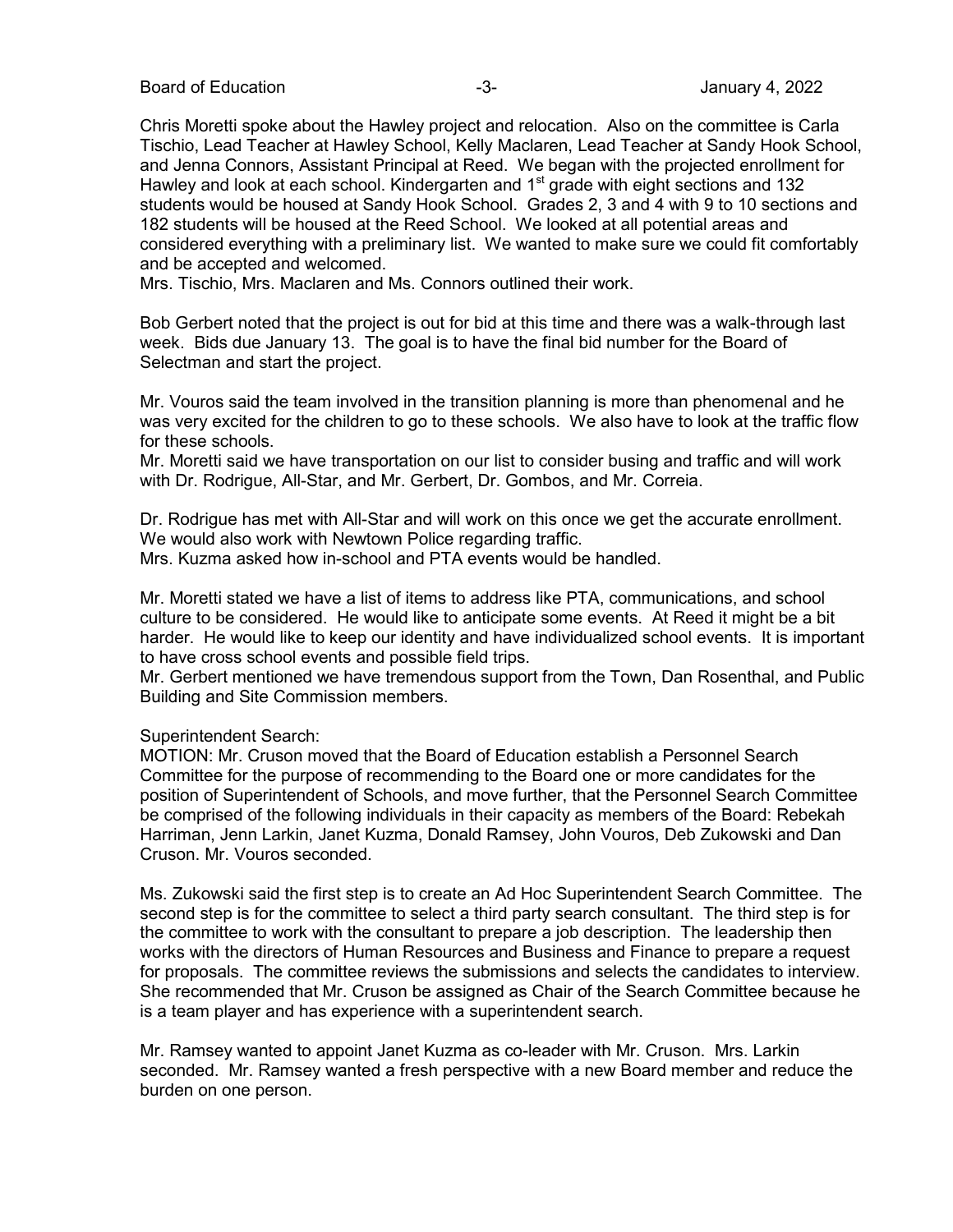Board of Education **-4-** Alternative Control of Education and Tanary 4, 2022

Mr. Cruson said the leadership person doesn't make the decision because everyone on the Board has a voice.

Ms. Zukowski agreed with also having a new person.

Mr. Vouros noted that the leadership positon for this search requires someone in addition to Mr. Cruson and that would be Mrs. Harriman who has done this before, has the experience and knowledge to take us through this, and would be extremely beneficial to have her work with Mr. Cruson. He understands having a new Board member but everyone will be involved. The leadership team facilitates and organizes this for the rest of the Board. He proposed that Mrs. Harriman join Mr. Cruson.

Mrs. Larkin agreed with part of what Mr. Cruson said but also agrees with adding Mrs. Kuzma because she would make a better contribution than Mrs. Harriman.

MOTION: Mr. Ramsey moved that we amend the motion to include Dan Cruson as chair and Janet Kuzma as co-chair. Mrs. Larkin seconded.

Vote on amendment: 4 ayes, 1 nay (Mr. Vouros)

1 abstained (Mr. Cruson) Motion passes.

Vote on main motion: 5 ayes, 1 nay (Mr. Vouros) Motion passes.

Minutes of December 21, 2021:

MOTION: Mr. Cruson moved that the Board of Education approve the minutes of December 21, 2021. Mrs. Kuzma seconded. Motion passes unanimously.

### Item 7 – Public Participation

Laura Main, 42 The Old Road, said in February the Connecticut Department of Education released a position statement on culturally responsive education. The Board will need training to support Mr. Johnson and his work. The Board needs to learn about a culturally responsive education.

Wendy Leon Gambetta, 19 Saw Mill Ridge Road, worries about what she heard at the December 21 meeting when patriotism was mentioned in conjunction with school. Citizens were forced to fly flags on Veteran's Day. Patriotism cannot be taught in schools. It's a personal value.

Tony Keating, 7 Oak Ridge Drive, said DEI cries out for diversity and is beneficial for our children. He mentioned equity and incidents in the country.

Kevin Kuzma, 12 The Boulevard, appreciated the changes in quarantining and thanked the Board for seeing the big picture. It's not the job of our children to protect the adults. Children deserve a normal childhood.

Carl Miller, 72 Forest Drive, graduated in 2021 and stated that a rich and diverse education benefits children.

Kenneth Miller, 72 Forest Drive, is in fifth grade and experienced racism in school. His friends are smart and strong enough to understand. DEI helps everyone to be part of the world.

Sherry Grummands, 5 Black Walnut Drive. We speak about other cultures as a family. Her sons would say their classmates should be represented and supported.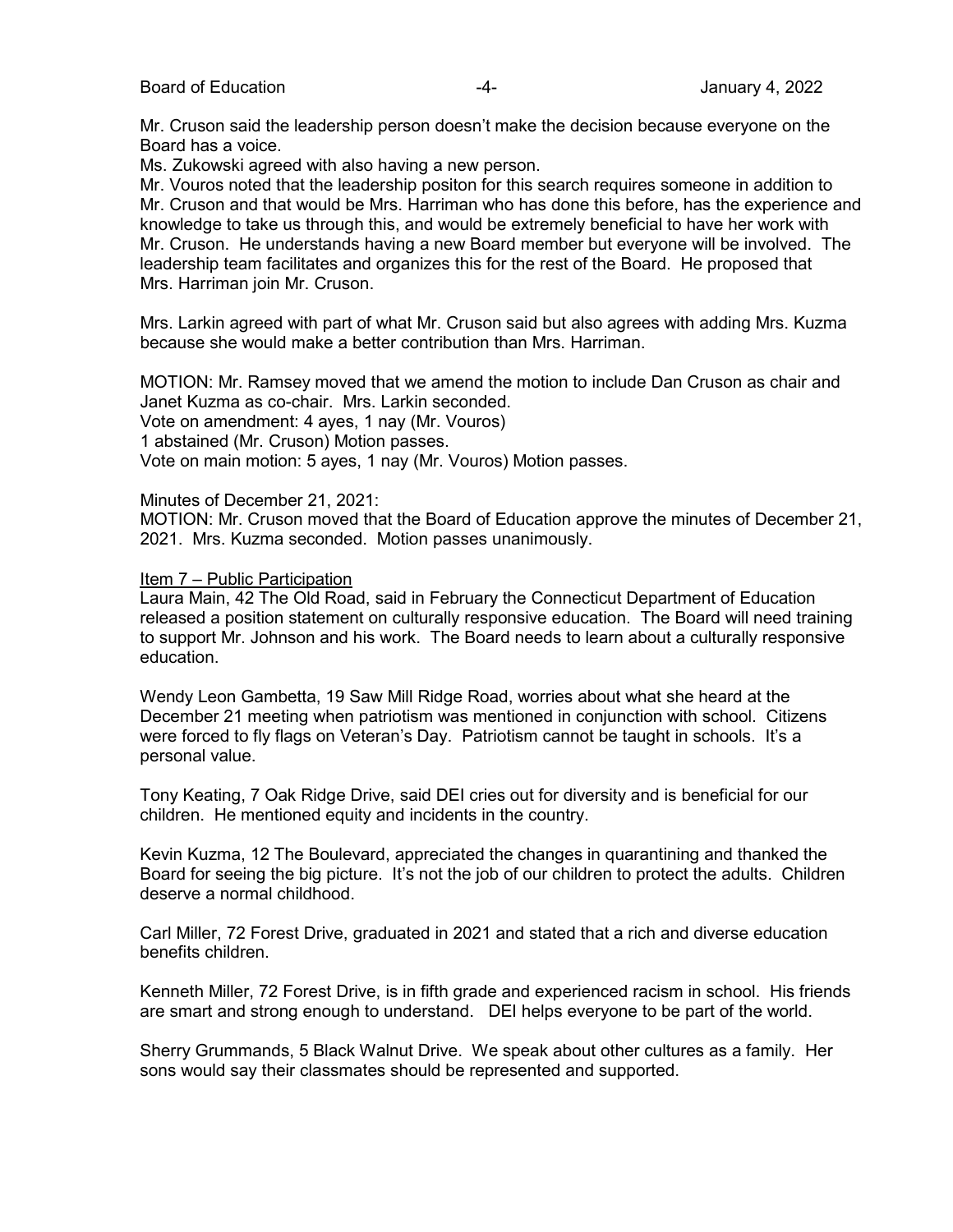Jennifer Padilla, 32 Glen Road, spoke about the updates to the COVID plan. You're stripping options away from parents like discontinuing contact tracing. That ability gave her the option of deciding whether her child attended school. She asked for a voice and a choice for families.

Cheryl Boyajian, 2 Vona Way, said when COVID decisions are based on data she is in full support of continuing to follow guidelines. Put children first and trust the same science from two years ago.

Tom Damon, 18 Horseshoe Ridge Road, spoke about still sending children to school in masks which get contaminated during the day. Some want to reverse the policy. There are spiking cases but no death rates. End the mask mandates for our children.

David Weiss, 13 Horseshoe Ridge Road, is thrilled Mr. Johnson joined the district and is excited to see a positive impact on the community. He thanked the Board for the DEI standing committee. There is nothing political about the words diversity, equity and inclusion and they should not be removed from policies.

Linda O'Sullivan, 10 Farmery Lane, addressed the debate over DEI. Some believe the American story is relevant and some don't. She spoke about Newtown Allies for Change

Rachel Torres, 13 Saw Mill Ridge, spoke about Mr. Johnson's presentation and was asked how he saw unity and patriotism fitting in with DEI. She didn't see the relevance of this to his presentation. Fear and ignorance is at the root of DEI. Some associate patriotism with not challenging historical leaders.

Cara Dogaly, 2 Monitor Hill Road, was commented about the childish behavior tonight. She works in diversity and inclusion and supports the decision of going back to school all in.

Lisa Terifay, 11 Longview Terrace, noted that after the DEI presentation one Board member spoke about patriotism. Perhaps it should be discussed in Newtown. She loves Newtown and loves our country. It was disappointing to see DEI called political.

Lisa Lewellen, 32 South Main Street, has three special education children and the one in sixth grade is called names. Our children with special needs are ostracized and reminded the Board of a special education survey three years ago regarding reading interventions for students with dyslexia. None of the action steps were followed through.

MOTION: Mr. Cruson moved to adjourn. Mrs. Kuzma seconded. Motion passes unanimously.

Item 8 – Adjournment. The meeting adjourned at 9:15 p.m.

Respectfully submitted:

 Donald Ramsey **Secretary** 

 $\frac{1}{2}$  , and the set of the set of the set of the set of the set of the set of the set of the set of the set of the set of the set of the set of the set of the set of the set of the set of the set of the set of the set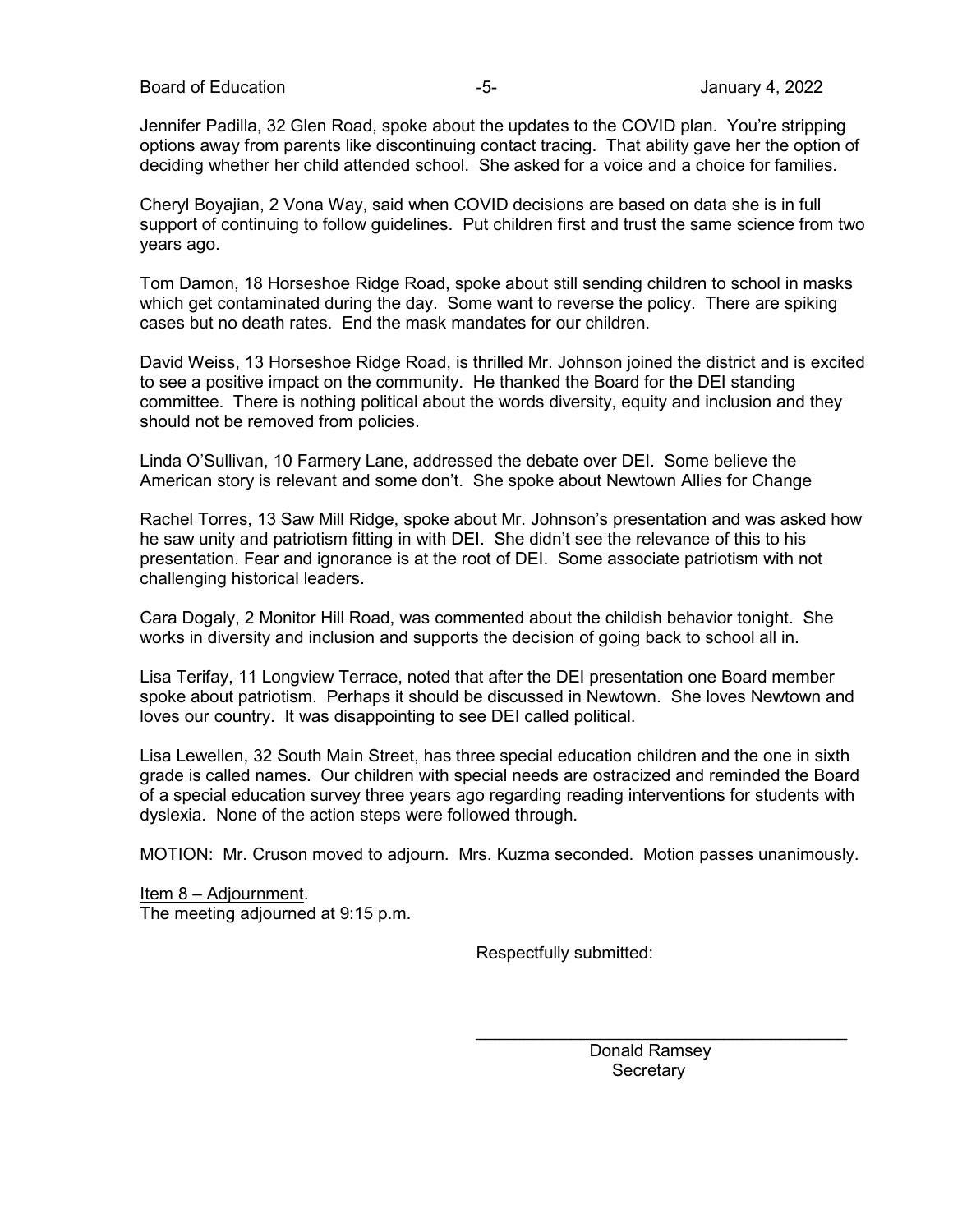## Correspondence Report  $12/21/2021 - 1/04/2022$

| <b>Date</b> | <b>Name</b>             | <b>Subject</b>                                       |
|-------------|-------------------------|------------------------------------------------------|
| 12/21/2021  | Nerlande Foote          | <b>BoE</b>                                           |
| 12/21/2021  | Lorrie Rodrique         | Loss in Learning (response to<br>Kferro821@gmail.com |
| 12/21/2021  | <b>Donald Ramsey</b>    | <b>Correspondence Report</b>                         |
| 12/21/2021  | Deborra Zukowski        | Comments welcome on draft of                         |
|             |                         | my words, recognizing De.                            |
|             |                         | Rodrique's resignation                               |
| 12/21/2021  | Linda Chamiec-Case      | DEI                                                  |
| 12/21/2021  | Cynthia Aponte          | Powerschool Issues - Please                          |
|             |                         | Read                                                 |
| 12/21/2021  | Lauren Oliaro           | New Mask Rule                                        |
| 12/21/2021  | Jessica Delagrange      | <b>Mask Policy</b>                                   |
| 12/21/2021  | <b>Nelson Guizzo</b>    | Recent developments                                  |
| 12/21/2021  | <b>Bonnie Early</b>     | <b>Unmask Our Kids</b>                               |
| 12/23/2021  | Jane guo                | Newtown                                              |
| 12/23/2021  | <b>Kiley Gottschalk</b> | BOF 12-27-21 Agenda                                  |
| 12/23/2021  | Dawn Valzania           | <b>Quarantine Policy</b>                             |
| 12/23/2021  | Deborra Zukowski        | Fwd: CIAC Memo Update of                             |
|             |                         | Winter Sports Mask Guidance                          |
| 12/26/2021  | Kinect ED' via          | <b>MSBA School Board Leader</b>                      |
|             |                         | Workshops                                            |
| 12/26/2021  | Kinect ED               | <b>MSBA School Board Leader</b>                      |
|             |                         | Workshops                                            |
| 12/26/2021  | Deborra Zukowski        | Dec. 26, 2021 Week in Preview                        |
| 12/26/2021  | Lorrie Rodrigue         | <b>Sunday Highlights</b>                             |
| 12/29/2021  | Daniel Cruson           | <b>CABE Legislative Breakfast</b>                    |
| 12/30/2021  | Donald Ramsey           | <b>Sorry More Corrections</b>                        |
| 12/30/2021  | Tamarra Kemsley         | DEI statement from a former                          |
| 12/30/2021  |                         | student                                              |
| 12/30/2021  | Kathy June              | BOE Mailing - January 4, 2022                        |
|             | <b>Daniel Cruson</b>    | <b>Communications Subcommittee</b>                   |
| 12/31/2021  |                         | <b>Minutes</b>                                       |
| 12/31/2021  | Nerlande Foot           | 12/21/21 meeting                                     |
| 12/31/2021  | Kate McGuirk            | <b>Support for DEI</b>                               |
|             | Don Lococo              | Social, Emotional, and Wellness                      |
| 12/31/2021  |                         | Subcommittee                                         |
| 12/31/2021  | Linda O'Sullivan        | (no subject)                                         |
| 12/31/2021  | Linda O'Sullivan        | Re: Patriotism in education?                         |
| 12/31/2021  | Wendy Leon - Gambetta   | DEI                                                  |
| 01/02/2022  | Laura Main              | In-Person BOE meeting                                |
| 01/02/2022  | Lorrie Rodrique         | <b>Sunday Highlights</b>                             |
| 01/02/2022  | Deborra Zukowski        | Jan 2, 2022 Week in Preview                          |
|             | Laura Main              | In-Person meeting                                    |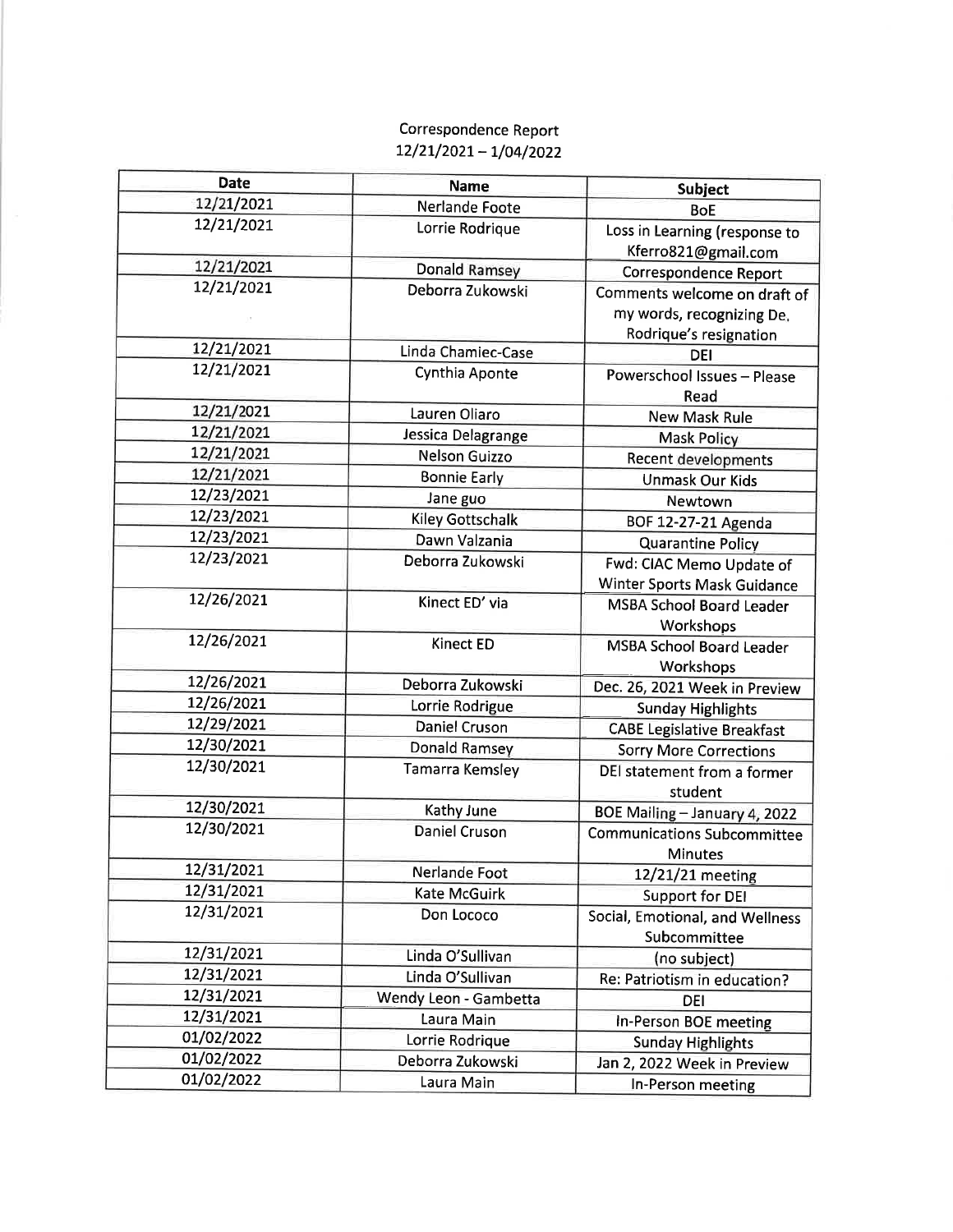| 01/02/2022 | Lorrie Rodrigue                | <b>BOE Materials</b>                                                 |
|------------|--------------------------------|----------------------------------------------------------------------|
| 01/03/2022 | Kathy June                     | <b>Revised Items</b>                                                 |
| 01/03/2022 | Melissa Martucci Gomez' via    | <b>Removing Quarantine and</b>                                       |
|            | <b>Newtown BOE</b>             | <b>Contact Tracing</b>                                               |
| 01/03/2022 | Lorrie Rodrigue                | Re: Changes                                                          |
| 01/03/2022 | Jennifer Salinger              | Supporting guideline changes                                         |
| 01/03/2022 | Lorrie Rodrique to Kevin Kuzma | Re: Step in the right direction                                      |
| 01/03/2022 | Michelle Doyle                 | Writing in support of keeping<br>our students in the classroom       |
| 01/03/2022 | Lorrie Rodrique                | Document shared with you:<br>"Coordinator of Health and<br>Wellness" |
| 01/03/2022 | Bobbi Jo Pellicone             | <b>New Guidelines</b>                                                |
| 01/03/2022 | Kristen and Matt V             | Omicron data, support for<br>school strategies                       |
|            |                                |                                                                      |
|            |                                |                                                                      |
|            |                                |                                                                      |
|            |                                |                                                                      |
|            |                                |                                                                      |
|            |                                |                                                                      |
|            |                                |                                                                      |
|            |                                |                                                                      |
|            |                                |                                                                      |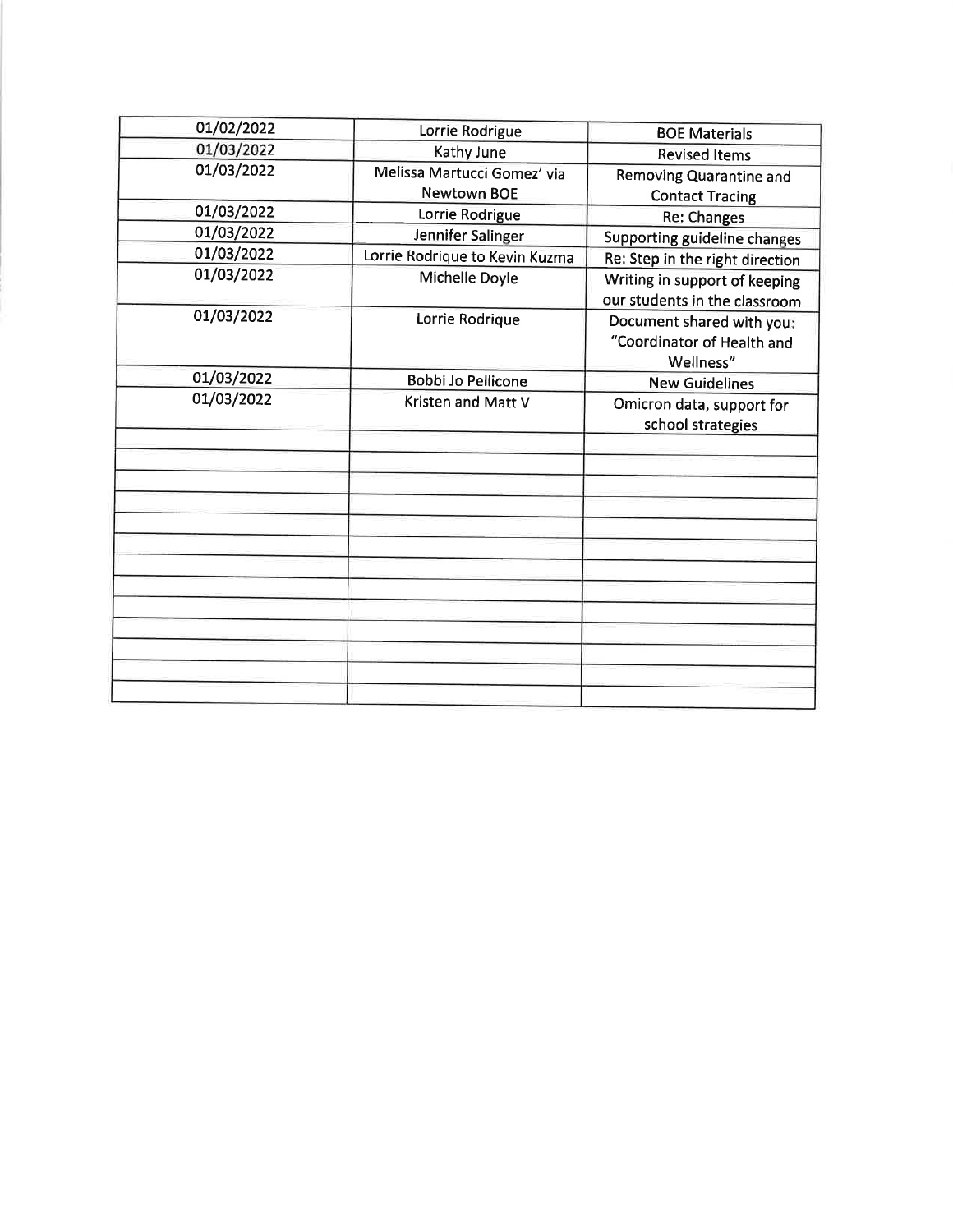Lorrie Rodrigue, Superintendent TO: Suzanne D'Eramo, Director of Human Resources FROM: Superintendent's Report - Certified Staffing Update for DECEMBER 2021  $RE:$ December 30, 2021 DATE:

### **DECEMBER 2021**

**CERTIFIED RETIREMENTS:** Randi Kiely (eff. June 30, 2022)

## **CERTIFIED RESIGNATIONS:**

None

**CERTIFIED NEW HIRES:** Veronica Egas - NHS Spanish (start date 1/21/22) Jenna Skelton - NMS SPED (start date 1/10/22)

### **CERTIFIED OPEN POSITIONS:**

None

### **ADDITIONAL DISTRICT HIRING NOTES:**

Here is a recap of all certified/non-certified who began working in December: Building subs/LT subs =  $3$ Custodian =  $1$ Paraeducators = 4  $BT/Job$  Coach = 2 Athletic Trainer (interim) = 1

Of the 11 newly hired employees, 1 indicated a diverse ethnicity or race other than white. This equates to a total of 9% broken down as follows: Hispanic or Latino =  $1$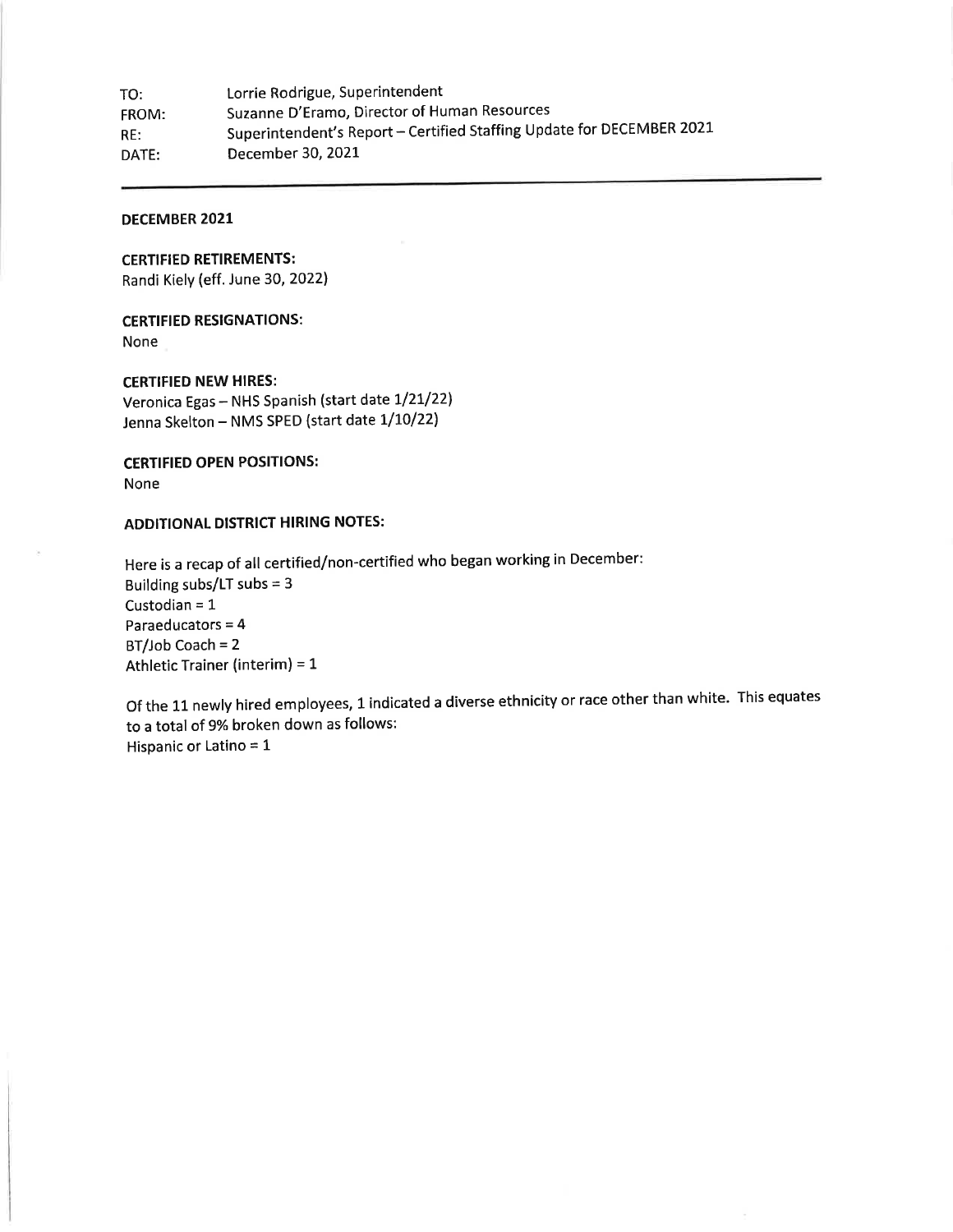## Hawley HVAC Relocation: BoE Update

January, 4, 2022

## **Enrollment Projections**

- · Plan: K-1 (SH), Gr. 2-4 (RIS)
	- o K-1: 8 sections, 132 students- Sandy Hook
	- o Grades 2-4: 9-10 sections, 182 students-Reed

## **Principals Work To Date**

- Principals (RIS, SH, HAW) have met and toured the buildings
- Principals have generated a list of items to be researched
	- o Space, staffing, furniture, supplies, schedules, lunch/recess, drop off/pick up, phone lines, communication, etc
	- Principals have met with Lead Teachers (SH, HAW) and Assistant Principal (RIS)
- to review list, explain work to be done and answer any questions
- Have created Question Forms for teachers (specials, special education, classroom)
- Lead Teachers and Assistant Principal have completed preliminary work but much depends on finalized enrollment
- Everyone will be welcomed by home schools and thought of as part of the building
- Communication with parents to begin when more information is available

# Lead Teachers and Assistant Principal Work To Date

• Will review their meetings, research, questions and suggestions

## **Ouestions**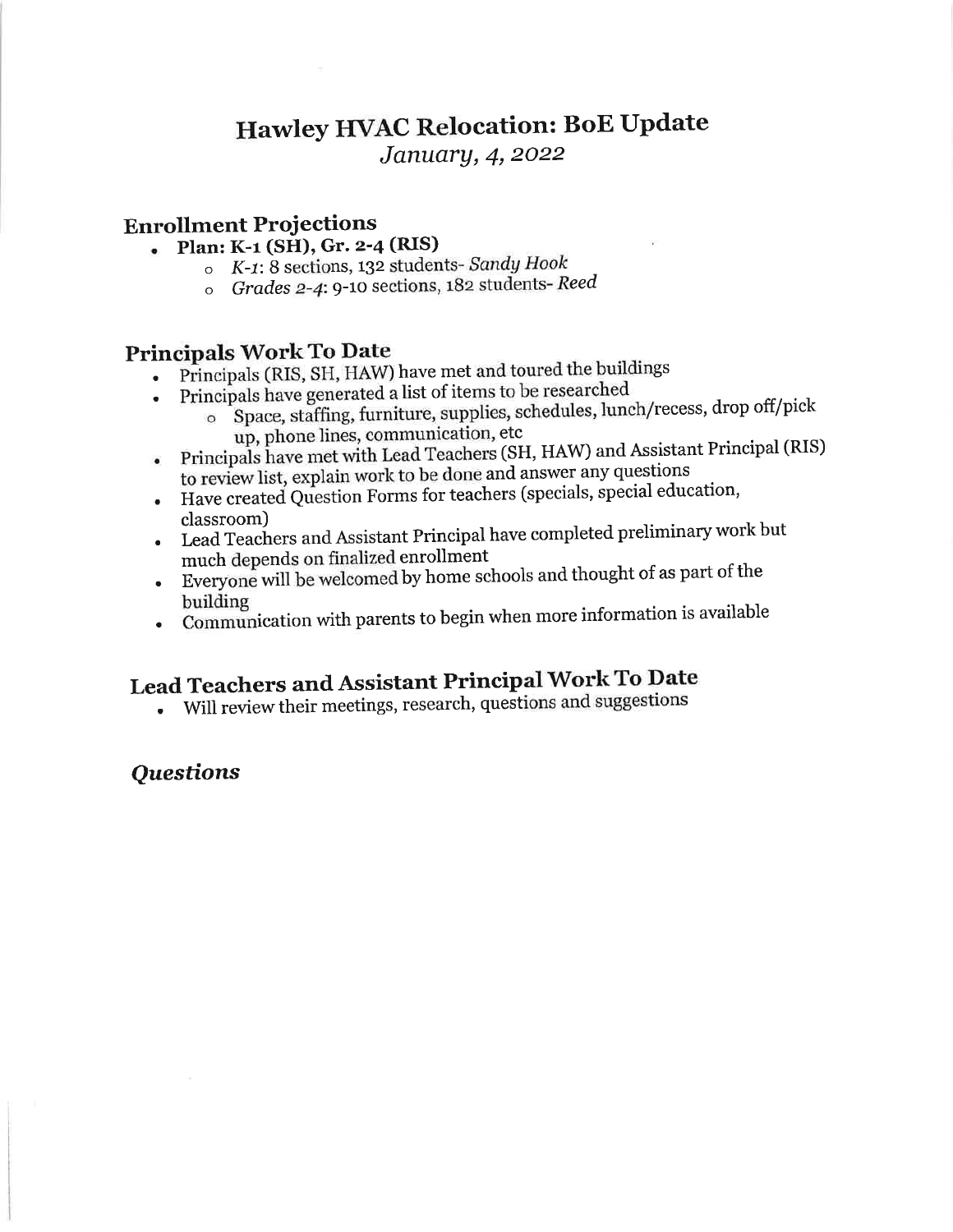# **DRAFT**

## **Coordinator of Health and Wellness**

The Coordinator of Health and Wellness will work collaboratively with staff, administration, and families to support the physical, social and emotional health and wellness practices in the Newtown Public Schools. This individual will be responsible for developing and overseeing wellness programs and initiatives, supporting curriculum and practices, and responding to health crises. The coordinator will have oversight of the following:

- Developing programs to deal with health-related issues that have an impact on students K-12
- Acting as a resource for the BOE and the Superintendent regarding the development of policies, practices, and protocols on health and wellness
- Working with members of the BOE Health and Wellness Committee to provide updates regarding current practices, new initiatives, and programming related to social-emotional learning
- Championing district-wide wellness programs, including working with the HR Director to review employee wellness initiatives
- Serving as a resource in the community and school-based committees related to student issues: depression, suicide, drug and alcohol use
- Providing a partnership with the Town's Director of Health and serving on the **Prevention Council**
- Coordinating and implementing surveys related to drug and alcohol abuse
- Working collaboratively with the district's grant writer to secure funding resources for social-emotional programs and initiatives
- Maintaining a level of communication with families and staff regarding health emergency preparation, response, and support systems (e.g., pandemic)
- When appropriate, planning parent nights to share relevant information on topics of concern (e.g., health and safety, drugs, depression)
- Working with members of the district Safe School Climate Committee and building SRBI teams to provide support for district practices and programs
- Completing the annual Health and Wellness Assessment for the State of CT
- Acting as a resource for school health professionals, counselors, and health teachers
- Partnering with local organizations to support programs related to mental health for students and families.
- Coordinating district health fairs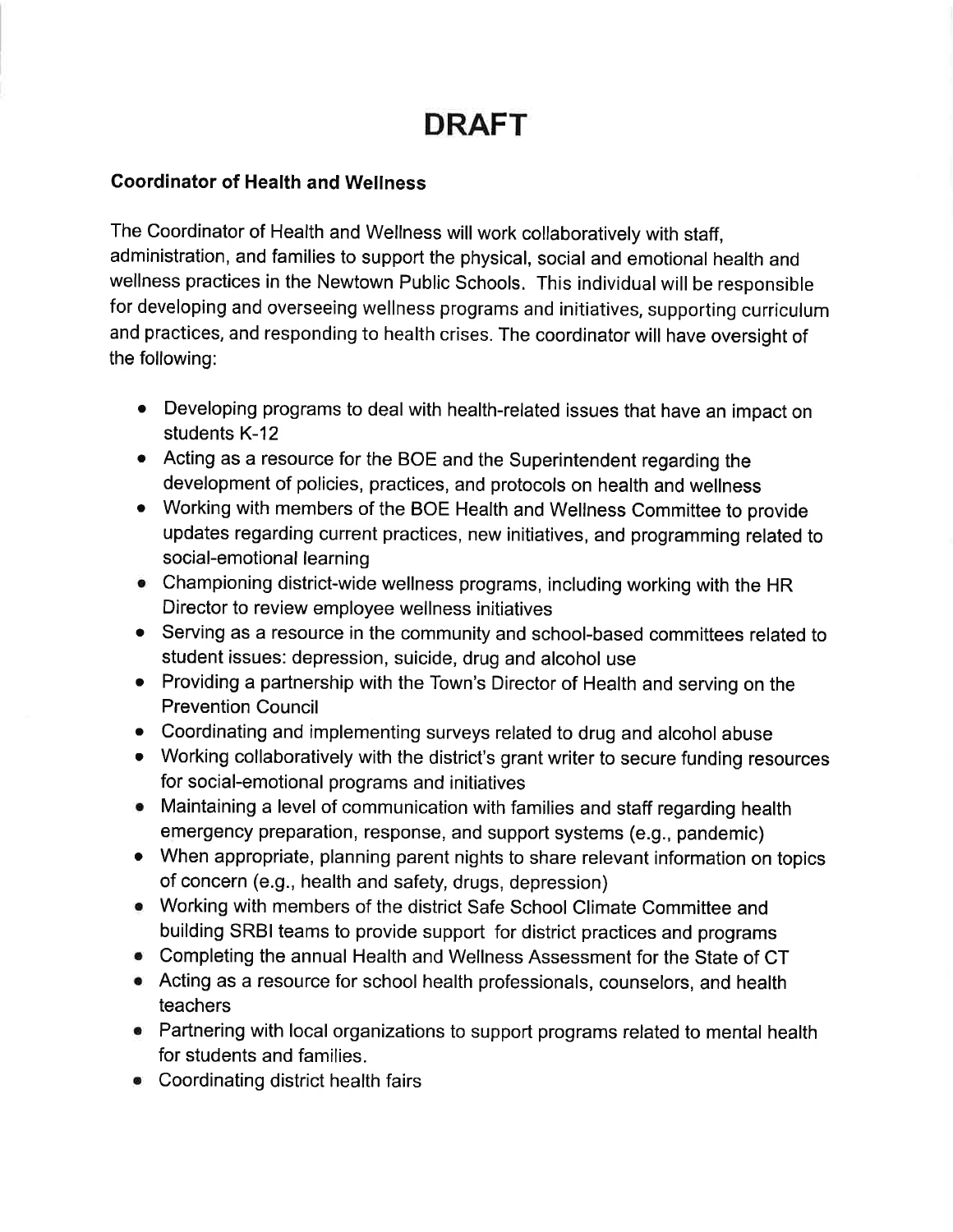### **NEWTOWN PUBLIC SCHOOLS Newtown, Connecticut**

### **ENROLLMENT REPORT AS OF December 23, 2021**

## **Current Monthly Enrollment**

### Cumulative Year-to-Date

|                             | Nov(e)                  |                 |                         | <b>Dec</b>      | Sept 8th                |                           |                         | Dec                 |
|-----------------------------|-------------------------|-----------------|-------------------------|-----------------|-------------------------|---------------------------|-------------------------|---------------------|
| Grade                       | 2021                    | <b>Added</b>    | Left                    | 2021            | 2021                    | Added                     | Left                    | 2021                |
| Κ                           | 287                     | 1               | 1                       | 287             | 284                     | 6                         | 3                       | 287                 |
| 1                           | 272                     | 0               | 2                       | 270             | 275                     | $\overline{\mathbf{2}}$   | 7                       | 270                 |
| $\overline{\mathbf{c}}$     | 263                     | 1               | 0                       | 264             | 265                     | 3                         | 4                       | 264                 |
| 3                           | 284                     | $\overline{c}$  | 0                       | 286             | 282                     | $\boldsymbol{9}$          | 5                       | 286                 |
| $\overline{4}$              | 277                     | $\frac{0}{4}$   | $\overline{0}$          | 277             | 271                     | $\overline{L}$            | $\overline{1}$          | 277                 |
| <b>Total Elementary</b>     | 1,383                   |                 | $\overline{3}$          | 1,384           | 1,377                   | 27                        | 20                      | 1,384               |
|                             |                         |                 |                         |                 |                         |                           |                         |                     |
| 5                           | 275                     | 1               | 1                       | 275             | 278                     | 2                         | 5                       | 275                 |
| 6                           | <u>301</u>              | $\frac{1}{2}$   | $\underline{0}$         | 302             | 301                     | $\frac{1}{3}$             | $\frac{0}{5}$           | 302                 |
| <b>Total Intermediate</b>   | 576                     |                 | 1                       | 577             | 579                     |                           |                         | 577                 |
| 7                           | 293                     | 0               | 0                       | 293             | 294                     | $\ensuremath{\mathsf{3}}$ | $\overline{\mathbf{4}}$ | 293                 |
| $\overline{8}$              | 287                     |                 | $\underline{0}$         | 288             | 288                     | $\overline{2}$            |                         | 288                 |
| <b>Total Middle</b>         | 580                     | $\frac{1}{1}$   | $\mathbf 0$             | 581             | 582                     | 5                         | $\frac{2}{6}$           | 581                 |
|                             |                         |                 |                         |                 |                         |                           |                         |                     |
| 9                           | 346                     | 1               | 0                       | 347             | 346                     | 4                         | 3                       | 347                 |
| 10                          | 329                     | 3               | 1                       | 331             | 336                     | $\mathbf{3}$              | 8                       | 331                 |
| 11                          | 358                     | 3               | $\mathbf{2}$            | 359             | 359                     | 4                         | 4                       | 359                 |
| 12                          | 356                     | $\frac{0}{7}$   | $\overline{\mathsf{O}}$ | 356             | 359                     | $\overline{1}$            | $\overline{4}$          | 356                 |
| <b>Total High</b>           | 1,389                   |                 | 3                       | 1,393           | 1,400                   | 12                        | 19                      | 1,393               |
|                             |                         |                 |                         |                 |                         |                           |                         |                     |
| <b>Special Education</b>    |                         |                 |                         |                 |                         |                           |                         |                     |
| Pre-Kdg                     | 67                      | 4               | 0                       | 71              | 64                      | 11                        | 4                       | 71                  |
| NCP, RISE, PAL              | 30                      | 0               | 0                       | 30              | 33                      | 0                         | $\mathsf 3$             | 30                  |
| Out-of-Town                 | 38                      | $\Omega$        | $\overline{1}$          | 37              | 39                      | $\overline{0}$            | $\overline{2}$          | 37                  |
| <b>Total Enrollment</b>     | 4,063                   | 18              | 8                       | 4,073           | 4,074                   | 58                        | 59                      | 4,073               |
|                             | $=$ $=$ $=$ $=$ $=$ $=$ | $=$ $=$ $=$     | $==$                    | $m = m = m$     | $=$ $=$ $=$ $=$ $=$     | $==$                      | $==$                    | =====               |
|                             |                         |                 |                         |                 |                         |                           |                         |                     |
| <b>ENROLLMENT BY SCHOOL</b> |                         |                 |                         |                 |                         |                           |                         |                     |
| Hawley                      | 304                     | 2               | 2                       | 304             | 301                     | 8                         | 5                       | 304                 |
| Sandy Hook                  | 379                     | 1               | 0                       | 380             | 372                     | 10                        | 2                       | 380                 |
| <b>Middle Gate</b>          | 389                     | 0               | 1                       | 388             | 391                     | $\overline{\mathbf{c}}$   | 5                       | 388                 |
| Head O' Meadow              | 311                     | $\overline{1}$  | $\overline{0}$          | 312             | 313                     | $\overline{1}$            | $\underline{8}$         | 312                 |
| Total                       | 1,383                   | 4               | 3                       | 1,384           | 1,377                   | 27                        | 20                      | 1,384               |
|                             |                         |                 |                         |                 |                         |                           |                         |                     |
| Reed Intermediate           | 576                     | $\mathbf{2}$    | 1                       | 577             | 579                     | 3                         | 5                       | 577                 |
| Middle School               | 580                     | 1               | 0                       | 581             | 582                     | 5                         | 6                       | 581                 |
| <b>High School</b>          | 1,389                   | $\overline{7}$  | 3                       | 1,393           | 1,400                   | 12                        | 19                      | 1,393               |
| <b>Special Education</b>    |                         |                 |                         |                 |                         |                           |                         |                     |
| Pre-Kdg                     | 67                      | 4               | 0                       | 71              |                         |                           |                         |                     |
| NCP, RISE, PAL              | 30                      | 0               |                         | 30              | 64                      | 11                        | 4                       | 71                  |
|                             |                         |                 | 0                       |                 | 33                      | 0                         | 3                       | 30                  |
| Out-of-Town                 | 38                      | $\underline{0}$ | $\overline{1}$          | 37              | <u>39</u>               | $\underline{0}$           | $\overline{2}$          | 37                  |
| <b>Total Enrollment</b>     | 4,063                   | 18              | 8                       | 4,073           | 4,074                   | 58                        | 59                      | 4,073               |
|                             | 三等三等三                   | $==$            | $==$                    | $=$ $=$ $=$ $=$ | $=$ $=$ $=$ $=$ $=$ $=$ | $==$                      | $==$                    | $=$ $=$ $=$ $=$ $=$ |
|                             |                         |                 |                         |                 |                         |                           |                         |                     |
|                             | $(e)$ = End Of Month    |                 |                         |                 |                         |                           |                         |                     |

 $\mathbf 1$ 

12/23/2021

 $\pmb{o}$ 

 $\overline{0}$   $\overline{0}$   $\overline{0}$   $\overline{0}$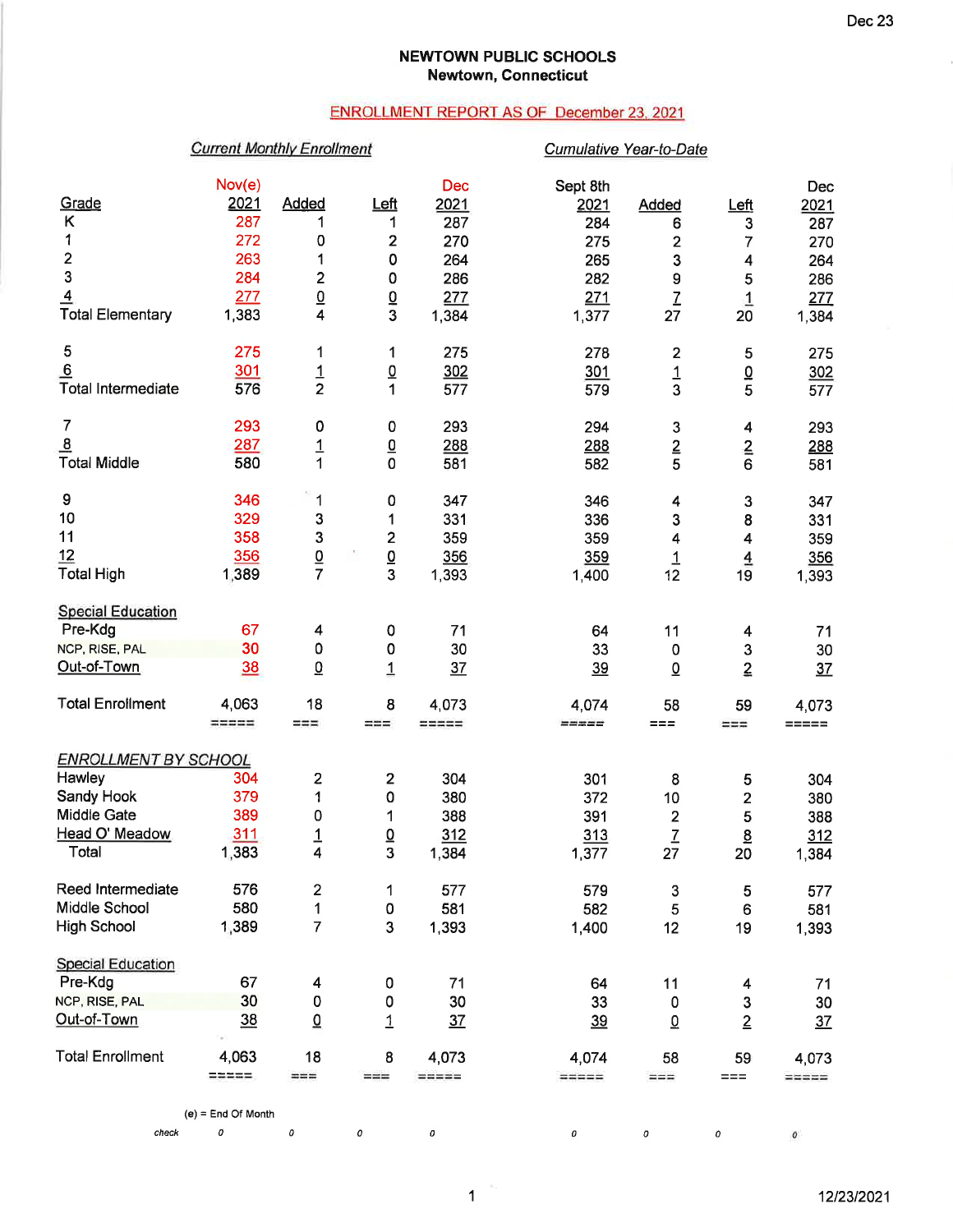### **NEWTOWN PUBLIC SCHOOLS Newtown, Connecticut**

## ELEMENTARY CLASS SIZES AS OF December 23, 2021

| Grade                   |                 | <b>Sandy</b><br><b>Hook</b> | <b>Middle</b><br>Gate | Head O'<br><b>Meadow</b> |      |                    |
|-------------------------|-----------------|-----------------------------|-----------------------|--------------------------|------|--------------------|
| Pre K                   | <b>Hawley</b>   | $\overline{71}$             |                       |                          | Reed | <b>TOTAL</b><br>71 |
|                         |                 |                             |                       |                          |      |                    |
| $\overline{\mathbf{K}}$ | 16              | 18                          | 18                    | 17                       |      |                    |
|                         | 17 <sub>2</sub> | 18                          | 16                    | 17 <sub>2</sub>          |      |                    |
|                         | 16              | 18                          | 18                    | 18                       |      |                    |
|                         | 16              | 18                          | 14                    |                          |      |                    |
|                         |                 | 15                          | 17                    |                          |      |                    |
|                         |                 |                             |                       |                          |      |                    |
| <b>Total K</b>          | 65              | 87                          | 83                    | 52                       |      | 287                |
|                         |                 |                             |                       |                          |      |                    |
| $\overline{\mathbf{1}}$ | 19              | $\overline{14}$             | 16                    | 16                       |      |                    |
|                         | 19              | 18                          | 18                    | <br>18                   |      |                    |
|                         | 18              | 16                          | 15                    | 17                       |      |                    |
|                         |                 | 15                          | 17                    | 17                       |      |                    |
|                         |                 |                             | 17                    |                          |      |                    |
|                         |                 |                             |                       |                          |      |                    |
| Total 1                 | 56              | 63                          | 83                    | 68                       |      | 270                |
|                         |                 |                             |                       |                          |      |                    |
| $\overline{2}$          | 20              | 17                          | 19                    | 19                       |      |                    |
|                         | 20              | 20                          | 19                    | 18                       |      |                    |
|                         | 19              | 19                          | 19                    | 17                       |      |                    |
|                         |                 | 19                          | 19                    |                          |      |                    |
|                         |                 |                             |                       |                          |      |                    |
| Total 2                 | 59              | 75                          | 76                    | 54                       |      | 264                |
|                         |                 |                             |                       |                          |      |                    |
| $\overline{\mathbf{3}}$ | $\overline{21}$ | 18                          | 18                    | 20                       |      |                    |
|                         | 21              | 19                          | 17                    | 20                       |      |                    |
|                         | 20              | 19                          | 18                    | 19                       |      |                    |
|                         |                 | 19                          | 19                    | 18                       |      |                    |
|                         |                 |                             |                       |                          |      |                    |
| Total 3                 |                 |                             |                       |                          |      |                    |
|                         | 62              | 75                          | 72                    | 77                       |      | 286                |
| $\overline{4}$          | 21              | $\overline{21}$             | 17                    | 20 <sub>2</sub>          |      |                    |
|                         | 20              | 20                          | 19                    | 20                       |      |                    |
|                         | 21              | 19                          | 19                    | 21                       |      |                    |
|                         |                 | 20                          | 19                    |                          |      |                    |
|                         |                 |                             |                       |                          |      |                    |
| Total 4                 | 62              | 80                          |                       |                          |      |                    |
|                         |                 |                             | 74                    | <b>61</b>                |      | 277                |
|                         |                 |                             |                       |                          |      |                    |
| Total K-4               | 304             | 380                         | 388                   | 312                      |      | 1,384              |
| check                   | $\sigma$        | $\overline{O}$              | $\overline{0}$        | $\mathbf{O}$             |      | $\overline{0}$     |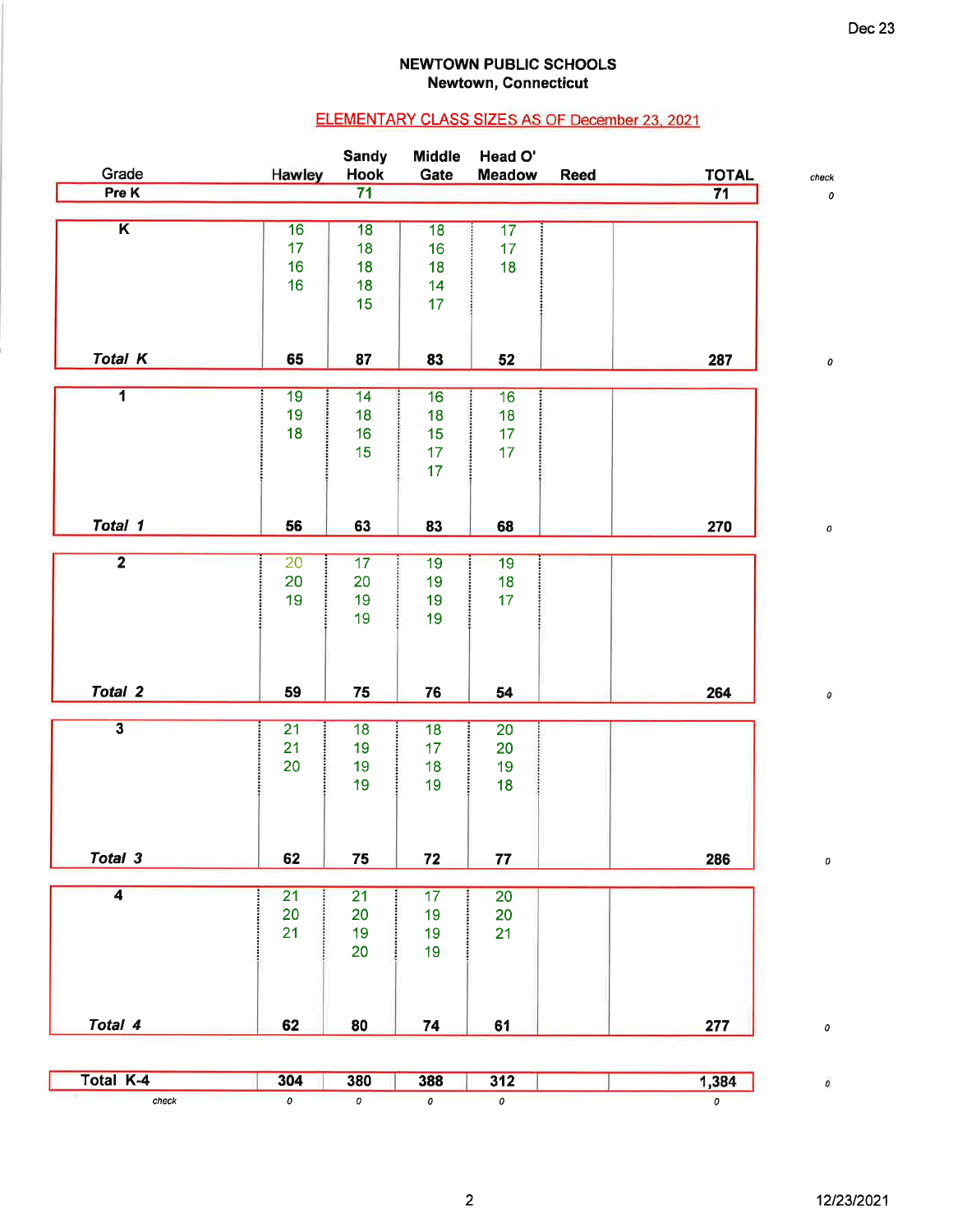### **Board of Education Newtown, Connecticut**

Minutes of the Board of Education meeting held on December 21, 2021 at 7:00 p.m. in the Council Chamber in the Municipal Office Building at 3 Primrose Street.

- D. Zukowski, Chair J. Vouros, Chair D. Ramsey, Secretary D. Cruson R. Harriman J. Kuzma J. Larkin
- C. Savo
- M. Irvine (absent)

Ms. Zukowski called the meeting to order at 7:00 p.m.

Item 1 - Pledge of Allegiance

## Item 2 - Consent Agenda

MOTION: Mr. Ramsey moved that the Board of Education approve the consent which includes the donation to Newtown High School and the correspondence report. Dan Cruson seconded. Motion passes

### Item 3 - Public Participation.

Rachel Torres, 13 Saw Mill Ridge, is a parent, social studies teacher at Newtown High School, SAID Club advisor and also on PEAC. She commended the efforts to create a more inclusive environment for students. Mr. Johnson will be instrumental in providing training for staff and his work will help guide policies. She welcomed the new Board members but was disheartened by the proposal to remove the words from the policy as they are not political. Removing this language would be detrimental to the progress we hope to make with the town. She would push forward the freedom policy with Mr. Johnson's addition. She was also in favor of forming a DEI committee.

Most supported the statement.

Jennifer Padilla, 32 Glen Road, welcomed the new Board members. She spoke about the words diversity, equity and inclusion. These concepts keep our children safe in schools and provides a clear path to improve the environment. She urged the Board to consider the DEI subcommittee.

Most agreed.

Pia Ledina, 33 Old Bethel Road, was a former teacher and is a parent of children who went to Newtown schools. Educating is the job of the entire community. We must listen to those asking for help. Improvement requires the courage to change. Most agreed.

Saahil Ray, 46 Bradley Lane, is a member of SAID and works closely with Mrs. Torres. Posters about diversity have been placed in school and donations have been given to the Black Lives Matter chapter of New Haven. DEI are words that symbolize what we represent. He was on the panel for the DEI Coordinator and he is a valuable resource. Most agreed

Cyrena Arokium, 38 Bradley Lane, is in 11<sup>th</sup> grade at Newtown High School. She was disappointed in wanting to remove Mr. Johnson's words from the policy. It is important to

- L. Rodriaue
- A. Uberti T. Vadas
- 2 Staff
- 50 Public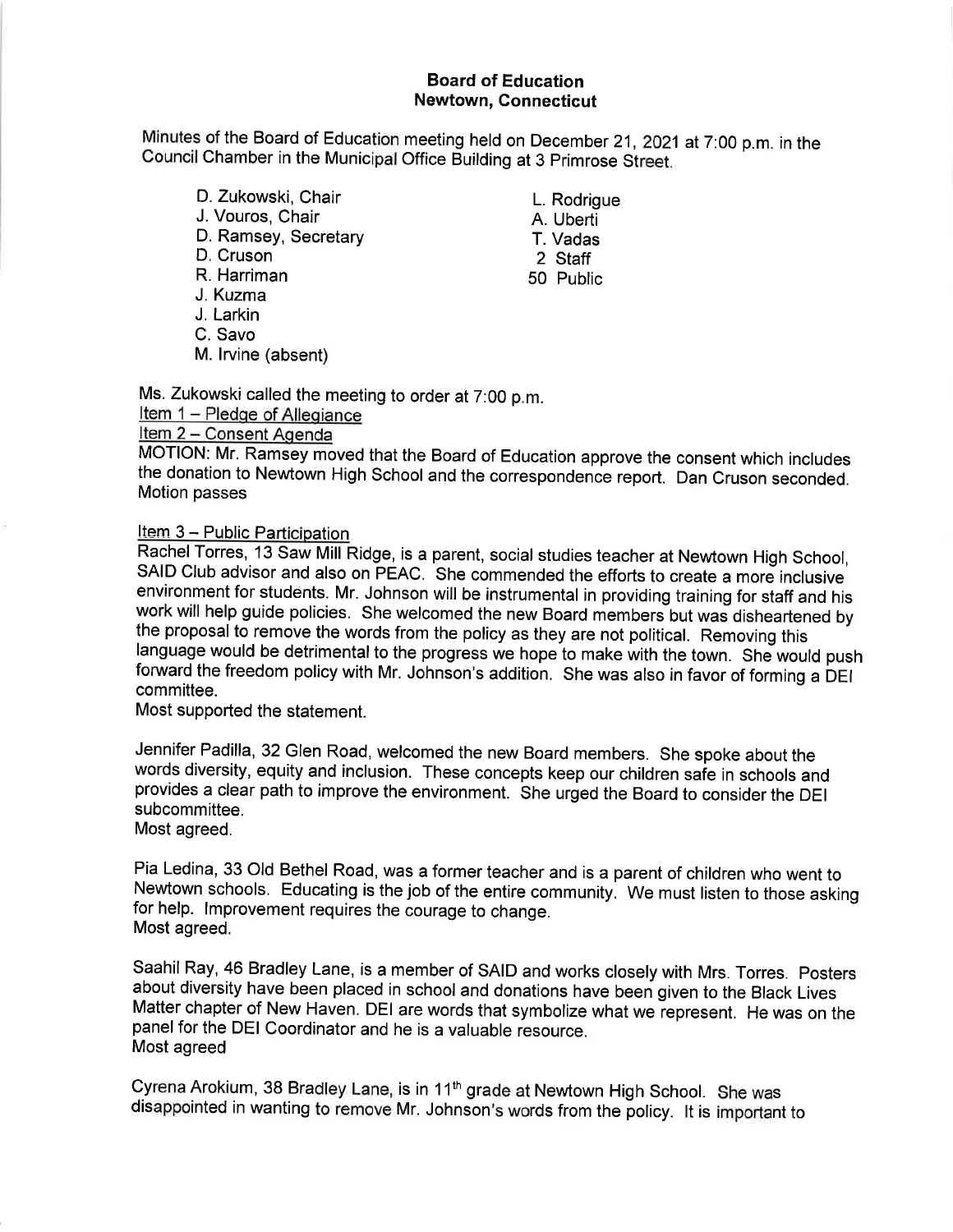### Board of Education

incorporate culturally responsible instruction. DEI continues to grow in and out of the classroom. You are never too old to learn, unlearn, or re-learn. Most agreed.

Naiya Amin, 11 Whitewood Road, spoke about diversity, equity and inclusion which are not political words. Treat others the way you would be treated. Teaching us to be kind was not political. Taking these words from the policy would be changing values. Do not make this political.

Most agreed.

Giselle Martinez, 101 Walnut Tree Hill Road, is a junior and in the SAID group. This group shows we care about our differences. A movement toward unity is not political. We are not political and just want a more inclusive school for everyone. Most agreed.

Tony Keating, 7 Oak Ridge Drive, encouraged the Board of Education to push back and refuse to endorse political indoctrination. DEI proponents say they are strong political words. A few agreed.

Leah Crebbin, 20 Valley View Road is a junior and has been a member of SAID for two years. She disagreed with the remarks at the last meeting. DEI are essential and it is important for the Board to support policies that support DEI and Mr. Johnson. Most agreed.

### Item 4 - Reports

Chair Report: Ms. Zukowski spoke about Dr. Rodrigue's resignation. She leads from a place of joy and truly loves her students, staff and community. During the height of the pandemic she was poised and intent ensuring children would learn when schools were closed. She created an environment where students and staff can flourish. She thanked her for all she has done and wished her the best.

The Town will receive approximately \$7.5M of American Rescue Plan funding. Of that amount, \$2.5M will be allocated to the Hawley HVAC project. Mr. Vouros, along with Dr. Rodrigue, will organize school and classroom visits for Board members.

Ms. Zukowski thanked MIchelle Ku for her leadership on the Board and Dan Delia and Debbie Leidlein who have been dedicated public servants. She also thanked returning member Dan Cruson and new members Janet Kuzma, Jennifer Larkin and Don Ramsey.

Superintendent's Report: Dr. Rodrigue said this was bittersweet for her. She started her career in Newtown and will end it here. She has been truly blessed with the students and community. Covid is at a 5% increase in Newtown but there is still low transmission. St. Rose went remote but at this time there is no impact on our staffing. Contact tracing by our nursing staff and administration is extremely challenging. She recognized the amazing work of our nurses. There is new guidance from the CIAC regarding athletics. We will address this at the January 4 meeting. She wished everyone in the community a safe and peaceful holiday.

### Committee Reports:

Mr. Cruson reported a school health update webinar January 4 with the Department of Education is available for all Board members. He also distributed a CABE and CAPSS statement on civility on the volatile environment at Board meetings. He is working on the annual CABE Legislative Breakfast for Area 5. This will be in early January and open to Board members and legislative leaders in Area 5.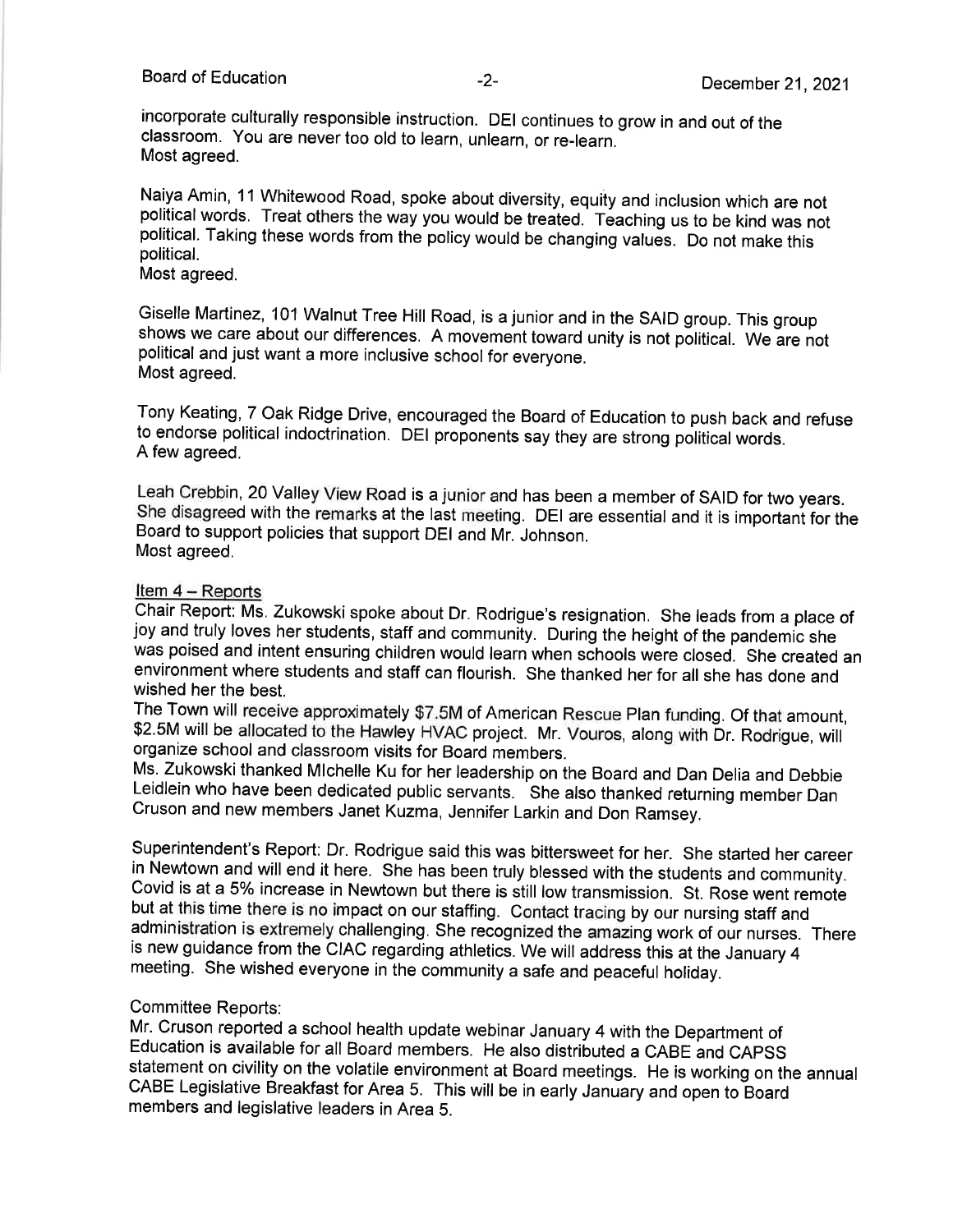Student Report: Ms. Savo congratulated the new members of the National Computer Society. Various clubs have met with pictures being taken for the yearbook. The hockey team won in overtime last week. The Chess Club won first, second and third place in their competition.

MOTION: Mr. Ramsey moved that the Board of Education approve the financial report for the month ending November 30, 2021. Mr. Cruson seconded.

Mrs. Vadas presented the financial report.

Mr. Vouros asked why it has been difficult to fill the tree behavior therapist positions. Dr. Rodrigue said schools are experiencing this across the nation but we have filled some very important positions recently.

Mrs. Vadas noted that we had to hire an outside group for the behavior therapist positions. Motion passes unanimously.

### Item 5 – Old Business

Update on DEI Work:

Dr. Rodrigue has been meeting with Mr. Johnson regarding general timelines and commitments including reviewing the mechanism to share sensitive and confidential information on bullying which would include the Anonymous Alert App. We want to be sure there is clarity around Mr. Johnson's role for the success of these commitments.

Mr. Johnson gave his presentation regarding diversity, equity and inclusion and his timeline of work as coordinator.

Mr. Cruson asked him to elaborate on professional development.

Mr. Johnson said for the high school he wants to introduce the terms again. A major part of his presentation was about participating in conversations which are often fearful. Some who are predominantly white fear saying something offensive. He addressed how we create safe spaces among staff and students. He used best practices and also had discussions in break out rooms.

Mr. Ramsey was moved by Mr. Johnson's comments and appreciated the tone of the feedback we received. He asked how he saw unity and patriotism in his work.

Mr. John was not sure how that is connected to DEI in public schools but would hope patriotism can reflect all people.

Mrs. Harriman extended her appreciation for Mr. Johnson being at the meeting and the way he delivered his presentation.

Mrs. Kuzma questioned the Anonymous Alert App.

Mr. Johnson wanted to expand options for reporting conversations and also be able to report discrimination and racial bullying.

Mr. Ramsey asked if there was a way to quantify where we are now with the number of incidents.

Mr. Johnson noted that collecting data is what we want.

Dr. Rodrigue said the app goes to the administration and can be used by parents, students and staff members. She is also still part of it. We also get information in other ways and report all incidents to the state.

Mr. Johnson stated that we want to make sure students are safe so assessing this tool allows us to do that.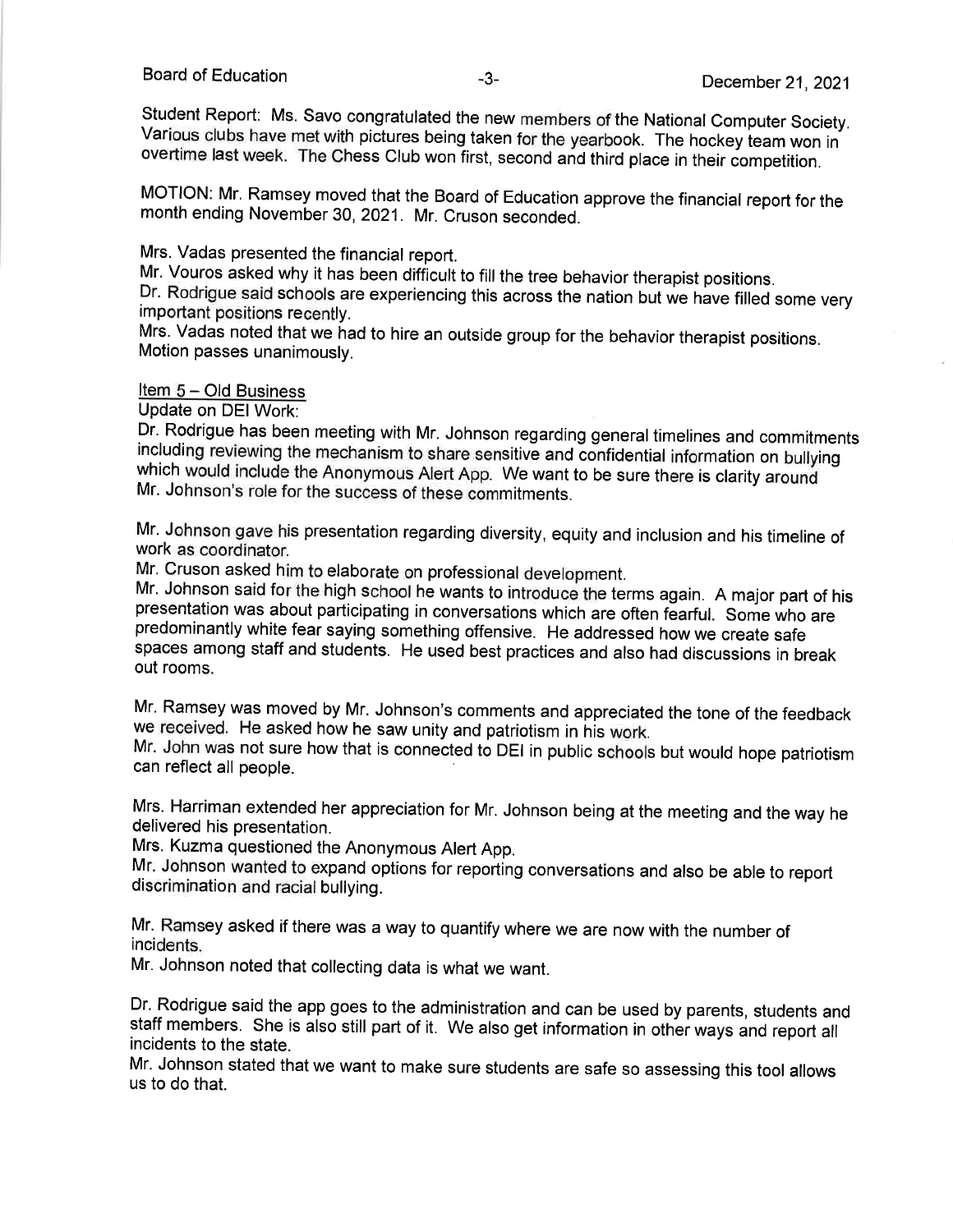### Item 6 - Old Business

**Standing Committees:** 

MOTION: Mr. Ramsey moved that the Board of Education approve the preexisting Standing Committees from the 2022 Board of Education Standing Committee list. Mr. Cruson seconded.

Mrs. Harriman agreed with the list of standing committees but has to oppose the committee assignments proposed by the Chair. It was not in the best interest of the Board for the Chair to put herself on the Policy Committee and move her after being on the committee for six years. She believes the Chair received feedback from multiple stakeholders and she has to oppose the motion.

MOTION: Mrs. Harriman moved to modify the motion to reassign the Policy Committee to myself and remove Deborra Zukowski from the Policy Committee. Mr. Cruson seconded. Vote: 3 ayes, 4 nays (Ms. Zukowski, Mr. Ramsey, Mrs. Kuzma, Mrs. Larkin) Motion fails.

Vote on main motion: 6 ayes, 1 nay (Mrs. Harriman) Motion passes.

Mr. Vouros asked why Ms, Zukowski removed Mrs. Harriman who has been serving on the Policy Committee for six years.

Ms. Zukowski said it was her intent to have Mrs. Harriman chair the committee. Unfortunately, she did not see how it would work with another member on the committee. After a discussion with her, Ms. Zukowski made the recommendation.

Mrs. Harriman said that as a leader it was important to put our needs, wants and ego aside and put what is best for the district. I know the chair has longed to be on the Policy Committee. This committee is a working committee that has to move forward with efficiency and she feels it would not be in the best interest of the Board as evidenced in past Board meetings.

Vote: 3 ayes, 4 nays (Ms. Zukowski, Mr. Ramsey, Mrs. Kuzma, Mrs. Larkin) Motion fails.

Vote on main motion: 6 ayes, 1 nay (Mrs. Harriman) Motion passes.

MOTION: Mr. Ramsey moved that the Board of Education approve the new Diversity, Equity and Inclusion standing committee to be added to the list. Mr. Cruson seconded. Motion passes unanimously.

Ms. Zukowski said the membership for this committee would be Mrs. Harriman as chair. Mr. Cruson and Mr. Ramsey. Motion passes unanimously.

Mrs. Kuzma proposed forming a committee to address the health and wellness needs for the schools because of the rising mental health concerns. The committee will work with the Superintendent and Health and Wellness Coordinator to prioritize social-emotional programs and practices, establish a culture that supports mental health services for all staff, students and families, assess district and community resources to ensure mental health services are accessible, monitor and evaluate the implementation and impact of district health and wellness policies and protocols, and provide regular feedback to the Board of Education, and recommend changes or modifications to the health and wellness program for Board approval.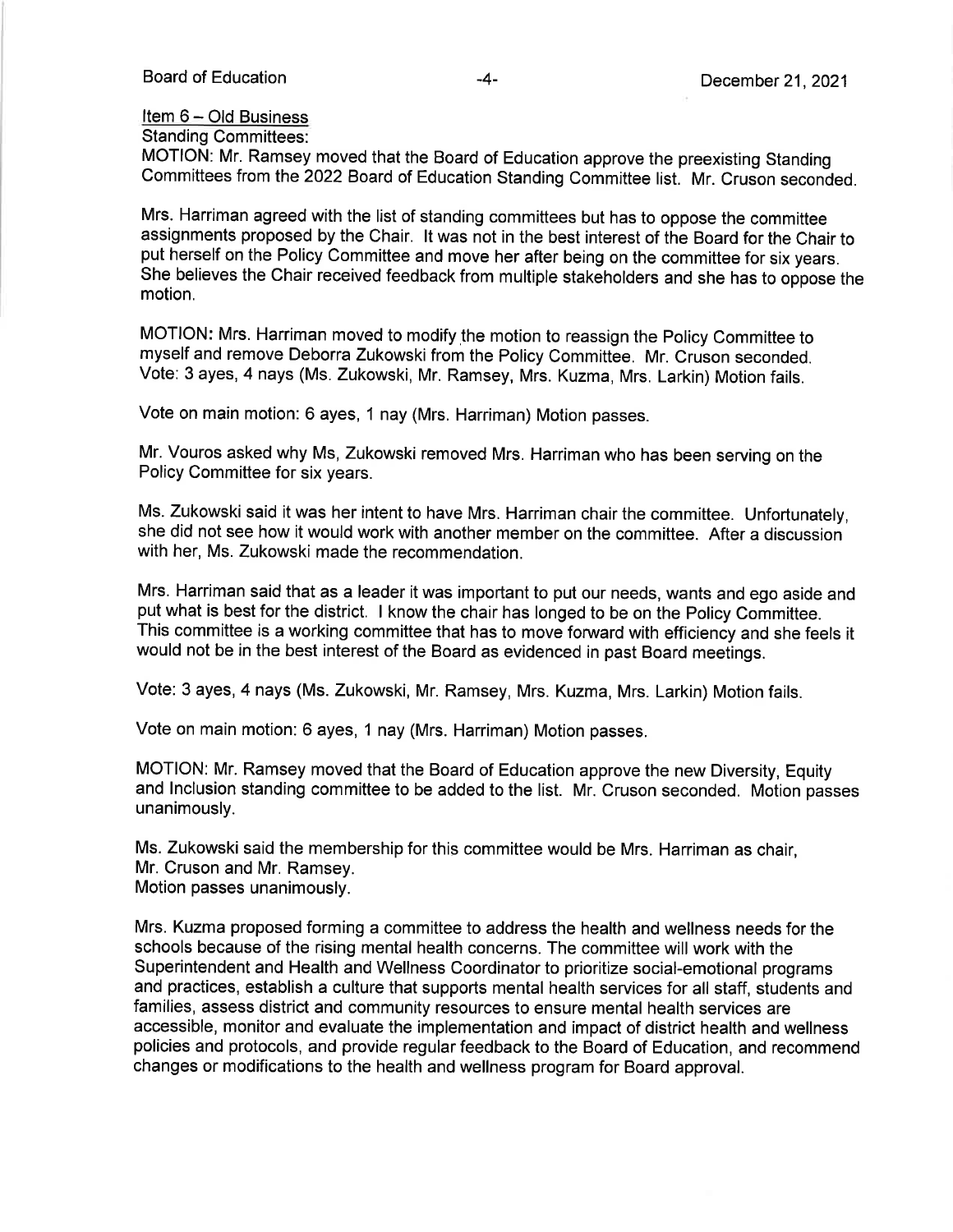Ms. Zukowski said this committee and membership will be approved at the next meeting. She reported that Policy 9130 on committees stated the committees will be staffed 30 days after the first regular meeting in December. She assigned three members of the Board to each committee. She asked all Board members to provide questions to the subcommittee chair prior to meeting. She will reach out to the FOIA Commission to see if other Board members could speak at these meetings as members of the public.

### Item 7 - New Business

Health and Wellness Coordinator:

Dr. Rodrigue spoke about this position which was cut and parceled to various school staff such as our grant writer and nursing supervisor. This would be opened internally in our district and fits under ESSER so there would be no cost. This is a very critical juncture for our students so we need to address their needs. We have had conversations with SEL and DEI and are looking for them to work together. If funding would need to be in our budget in the future it would need Board approval.

MOTION: Mr. Ramsey moved that the Board of Education approve the minutes of December 7, 2021. Mr. Cruson seconded. Motion passes unanimously.

MOTION: Mr. Ramsey moved that the Board of Education approve the minutes of December 16, 2021. Mr. Cruson seconded. Motion passes unanimously.

### Item 8 - Public Participation

Tony Keating, 7 Oakridge Drive, was impressed with Mr. Johnson's presentation. Not everyone is in agreement with the core problems in the country regarding race and minorities.

Linda O'Sullivan, 10 Farmery Lane, referred to the December 7 minutes and on page 6 said she did not say children were experience bullying and was quoted incorrectly. She also spoke about academic preparation.

One-quarter agreed.

Kristi Parille O'Connor is not a resident but is a Spanish teacher at the high school and coadvisor of SAID. Don't stand in the way of DEI work. Students are brave and fearless and are fierce in their fight for DEI. She is leaving her position at the end of the year not because of the students but because of what is going on in this room. She thanked those who continue to fight for progress and thanked her students past and present. Most agreed.

Don Lacoco, 27 Hi Barlow Road, stated the Board has been working on making sure policies are addressing the need for equity and inclusion for years. The Connecticut Board of Education states that each school district should have teachers from other ethnic and economic backgrounds. Most agreed

David Deschenes, 9 Saw Mill Ridge Road, thanked Mr. Johnson for his presentation. He is a Newtown parent of two daughters and living here has contributed to their character. DEI is so important. Listen to the young, wise Newtowners who addressed you tonight. They offered excellent advice.

Most agreed.